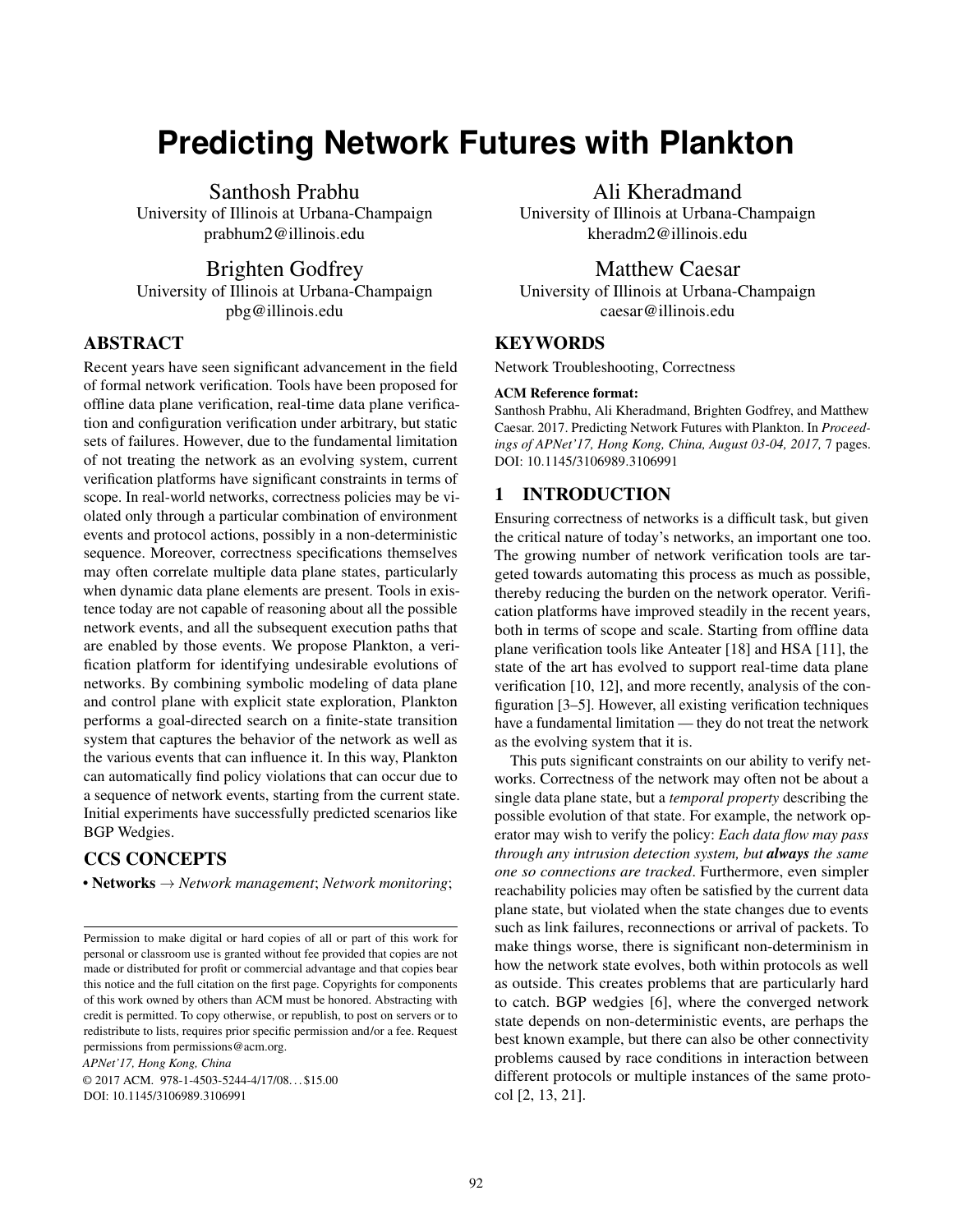Network verification techniques that exist today are not capable of checking such policies. Data plane analysis tools [\[10–](#page-6-3) [12,](#page-6-4) [18\]](#page-6-1) can accurately analyze the present data plane state, but cannot reason about future states that may potentially violate the policy. There also exist platforms such as Batfish [\[4\]](#page-6-11) and ERA [\[3\]](#page-6-5), which are designed to do "what-if" testing. With these tools, the operator can try out various failure scenarios (e.g. link failures) to see if the correctness policy is compromised in any of them. ARC [\[5\]](#page-6-6) is a tool designed to function without operator involvement, but verifies shortest-path routing protocols under potential link failures, and hence is not capable of modeling tricky BGP configurations. Neither ARC nor any of the other techniques in existence are capable of reasoning about arbitrary environment events, and the many possible non-deterministic evolution paths that those events can trigger. They may declare the network to be safe, while in reality, a non-deterministic path of protocol execution may cause correctness goals to be violated. Ideally, a network verification tool should examine all possible network evolutions (subject to constraints of reason), and report violations that occur in any possible future state.

In this paper, we propose Plankton, the first network verification platform that can reason about non-deterministic evolutions of the network, in response to possible external events. In addition to doing so, Plankton is capable of verifying not only single-snapshot policies, but also temporal properties including protocol convergence. Plankton performs this analysis by using an exhaustive state space search on a symbolic model that includes the data plane, control plane, and the environment. By combining ideas of data plane/control plane equivalences with scalable state exploration techniques such as Partial Order Reduction, Plankton can detect possible policy violations that have thus far been undetectable. Microbenchmarks of a prototype of Plankton show that it scales well to real-world networks.

# 2 MOTIVATION

The network verification platforms of today can be categorized into a few major categories. We briefly discuss each of these next.

Data plane verification: These tools verify the current incarnation of the data plane for reachability violations. Anteater[\[18\]](#page-6-1) and HSA [\[11\]](#page-6-2) perform this analysis offline, whereas VeriFlow [\[12\]](#page-6-4) and NetPlumber [\[10\]](#page-6-3) are capable of real-time verification, and thus, in SDNs, prevent incorrect updates from ever reaching the data plane. Despite their usefulness, these tools are limited in the sense that they cannot reason about violations before they actually happen. In other words, policy violations need to actually exist in the network, for them to be detected. This severely reduces the time available to the administrators to fix the problem.

APNet'17, August 03-04, 2017, Hong Kong, China S. Prabhu, A.Kheradmand, B. Godfrey, and M. Caesar

Configuration verification under particular topology scenarios: These tools directly analyze the configuration rather than a particular data plane incarnation. Hence, they are capable of predicting correctness violations even before they occur in the data plane. Batfish [\[4\]](#page-6-11) performs simulation of the control plane to first generate a data plane, whereas ERA [\[3\]](#page-6-5) performs symbolic exploration of the control plane, by computing equivalence classes of routing updates. BagPipe [\[22\]](#page-6-12) uses a theorem prover to check for policy violations in BGP configurations. While these tools are an improvement over data plane analysis platforms, they are not capable of automatically detecting correctness issues which manifest as a result of external influences, such as link failures. Detecting such issues using these tools requires the operator to iterate the various environmental conditions, and the number of iterations required can escalate very quickly.

Configuration verification under topology changes: This class of techniques are capable of verifying policies under potential failures that cause changes to the topology. The only known tool in this category, ARC, uses a model that is not expressive enough to capture tricky behaviors in protocols such as BGP. More generally, this class represents approaches that only look at the final topology, and misses out on any violations caused by the manner in which the protocol executes. A good example that illustrates the limitations of these tools are BGP Wedgies, which cannot be detected automatically by these tools, since the topology is the same in both the ideal as well as the non-ideal state of the network.

All the methods described above are designed only to check reachability policies in a single data plane incarnation. They are not capable of checking conditions that require correlation of states, or about the convergence of the protocol. This kind of ability is important in many practical settings, such as verifying consistency of forwarding across the evolution of the data plane state, verifying policies in presence of dynamic components, verifying correctness in transient states etc. Plankton stands out as being capable of supporting these goals. In summary, Plankton is the first formal verification technique that can:

- detect policy violations due to various sources of nondeterminism.
- support liveness checks, including protocol convergence.
- verify temporal properties over data plane states, when the data plane evolves due to stateful elements.
- check policies over transient states.

Greater expressibility in Plankton is enabled by its unique combination of symbolic modeling with scalable explicit state exploration. This combination is realized by first defining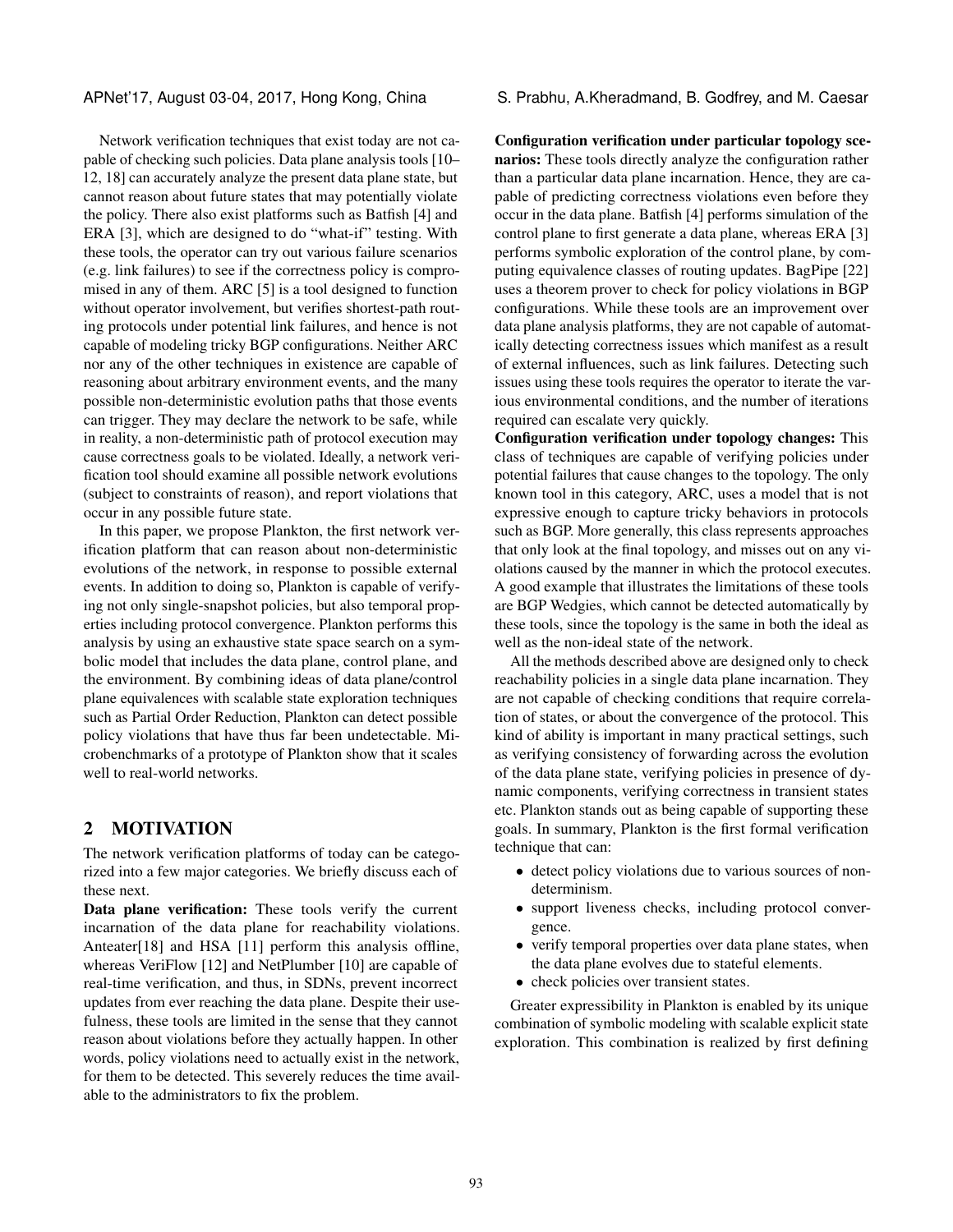<span id="page-2-0"></span>



equivalences in control/data planes, and then defining network models in terms of these equivalence classes in an explicit state model checker. The network models capture the steps in protocol execution as well as other events such as failures, reconnections, packet send etc. The model checker provides fast exploration of this state space, with efficient state keeping and other scalability techniques such as Partial Order Reduction. We describe the overall design of Plankton next.

#### <span id="page-2-1"></span>3 PLANKTON WORKFLOW

Fig. [1](#page-2-0) illustrates the verification workflow using Plankton.

The key component of Plankton that drives its temporal reasoning ability is an explicit-state model checker. These kind of model checkers verify transition systems by exhaustively searching through each state of the system. Their advantage over the other class of model checkers (known as symbolic model checkers) is that they do not require a precomputed transition relation for the states of the system. So, they are capable of executing even real code as part of the model checking process. To achieve scalability, they rely on efficient hashing-based state management[\[9\]](#page-6-13) and state space reduction techniques such as *Partial Order Reduction*.

More than the known benefits of explicit-state model checkers over symbolic ones, for Plankton, we are motivated by the fact that we can look at individual data plane states produced in the various execution paths of the network, and verify them individually using a data plane verification tool such as VeriFlow [\[12\]](#page-6-4). By defining predicates over individual data plane states, we allow the model checker to verify properties that correlate multiple states. These properties are expressed in *Linear Temporal Logic* [\[19\]](#page-6-14), a logic system designed to express logical formulae interpreted over execution paths.

The model checker also allows us to verify liveness properties (properties of the form *something good eventually happens*), which may be violated by loops in the state transition graph. These kind of policies cover interesting correctness requirements, such as *The protocol eventually converges*.

Although the model checker does an enumerative exploration of the network model, Plankton protects itself from an impossibly large scalability challenge by defining the

model itself in terms of equivalence classes. Past work has defined equivalence classes over varying scope - the data plane only[\[12\]](#page-6-4), control plane message paths[\[3\]](#page-6-5) etc. In Plankton, equivalence classes are defined over control plane messages such that any two messages that belong to the same equivalence class will be handled identically by all devices in the network, even after applying any hypothetical changes that are explored by the model checker. These equivalence classes are computed by examining the protocol configuration at each device in the network, and computing the coarsest partition of the packet space such that each class has a distinct configuration for each protocol throughout the network. While this may appear to be a large number at first glance, Plankton does not need to proactively reason about the fate of each of these equivalence classes. When the policy to be verified is known, the actual reasoning and analysis can be done just on the equivalence classes that are needed for doing the verification correctly.

The protocol models that we use in Plankton are defined based on standardized interpretations of the protocols. This is a limitation of Plankton, as it prevents implementationspecific problems from being detected. In theory, it is possible for Plankton to use vendor-specific models for each device, but we believe our current approach is more pragmatic. Indeed, past work on configuration verification has also relied on similar models for protocols [\[3](#page-6-5)[–5\]](#page-6-6). When exploring these models, the model checker interprets the processing of one update in any protocol by a device in the network as a state transition. Depending on the update, this may or may not result in changes to the data plane. This level of granularity allows us to detect a relatively large set of issues while maintaining good scalability.

The component of Plankton that is responsible for actually detecting violations is the data plane verifier. The verifier is invoked by the model checker every time a change is made to the data plane state associated with an equivalence class. The verifier is essentially responsible for evaluating predicates over a given data plane state. This functionality serves two purposes - first, a predicate can define data plane properties that are expected to hold on all the data plane states that are generated by the model checker. Second, these predicates can be combined with LTL operators to express interesting temporal properties about the data plane evolution. Thanks to recent advances in real-time verification of data plane states [\[10,](#page-6-3) [12\]](#page-6-4), we can afford to use data plane verification as an oracle for end-to-end network verification, and still verify interesting properties on acceptable timescales.

#### 4 PROOF OF CONCEPT

We implemented proof-of-concept mappings for OSPF and BGP in Promela, a modeling language that is interpreted by a well-known explicit model checker known as SPIN[\[8\]](#page-6-15). These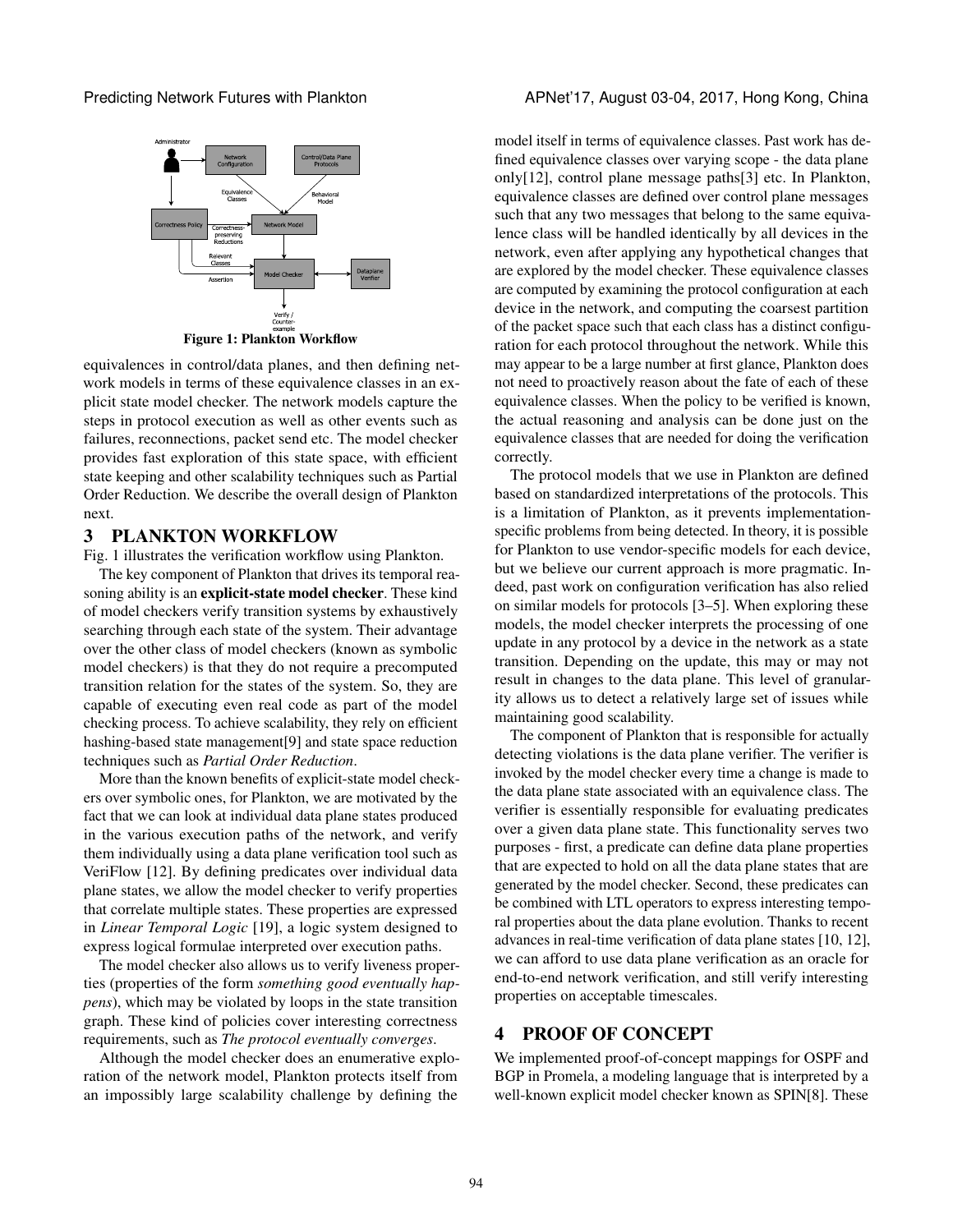<span id="page-3-0"></span>

<span id="page-3-1"></span>Figure 3: A BGP configuration that doesn't converge (Reproduced from [\[7\]](#page-6-16))

models are currently designed to explore one equivalence class at a time. This allows us to capture a large fraction of interesting properties, while significantly simplifying the model. However, we can choose to model multiple classes, if a motivating case is found. We used this implementation to test for known violations in networks. We modeled the network illustrated in Figure [2,](#page-3-0) including the AS relationships and primary/backup preferences. We checked for the following condition: *can AS1 be the next-hop for AS2, while the link between AS3 and AS1 is up?* In our first experiment, we started from an unconverged network as the initial state. Plankton's search algorithm found a violation, and reported an execution path where AS4 picks AS2 as its successor even before it receives the advertisement from AS3. This possibility is in fact known, and to avoid it, network administrators often bring up backups only after the primary path is established. In our second experiment, we started from an "ideally converged" initial state, with AS2 having picked AS4 as its successor. In this experiment, Plankton finds the execution where the primary link fails and then reconnects, causing the network to converge to non-ideal state. These results match the expectation, and illustrates the effectiveness of Plankton's exhaustive search. We also checked for convergence of BGP in networks such as the one illustrated in Figure [3,](#page-3-1) where violations were correctly identified by Plankton.

To microbenchmark the scalability of the approach, we ran the following experiment: On datacenter topologies of various sizes, we configure BGP as described in RFC 7983[\[15\]](#page-6-17). We simulate a case where BGP attributes are configured to allow multipath, but due to a misconfiguration, only one path is chosen between any source-destination pair. With such a misconfiguration, the paths selected can often depend on the order in which updates are received at various nodes [\[14\]](#page-6-18). On such a network, we check policies which state that the path between two edge switches should pass through one among a particular set of aggregation switches. Plankton evaluates various nondeterministic convergence paths in the network,

APNet'17, August 03-04, 2017, Hong Kong, China S. Prabhu, A.Kheradmand, B. Godfrey, and M. Caesar

<span id="page-3-2"></span>

<span id="page-3-3"></span>Figure 4: Time and memory taken by Plankton to find an execution in BGP datacenters



Figure 5: CDF of time taken to check for wedgies for specific origins in the CAIDA AS topology

and determines a violating sequence of protocol steps. Figure [4](#page-3-2) illustrates the average and worst-case time taken by Plankton to find the violations. These numbers were obtained on a 4 GHz Intel Core i7 CPU, running single threaded. The numbers are promising — the checks ran in acceptable time for real-world mid-scale enterprise datacenter networks.

We also ran an experiment using the CAIDA AS topology [\[17\]](#page-6-19), by randomly picking ASes with two providers and marking one as primary and the other as backup. Then, we check this configuration for potential Wedgies. Figure [5](#page-3-3) illustrates the CDF of time taken to finish verification (with either a positive or negative result). As can be seen, most checks finish within milliseconds. We note here that this is possible after many rounds of optimizing our BGP model, without which the check never terminates within a timeout of 5 minutes. We describe these optimizations in the next section.

#### 5 DISCUSSION

In this section, we discuss some of the design choices and optimizations in Plankton. Some are implemented in our prototype, but may be extended; some are entirely new, to be tackled in future work.

#### 5.1 Why Model Checkers?

The first question one may ask is how a model checker is better than naive exhaustive exploration using simulation. This is an important question particularly because we use an explicit state model checker rather than a symbolic one, which means that it generates each individual state of the system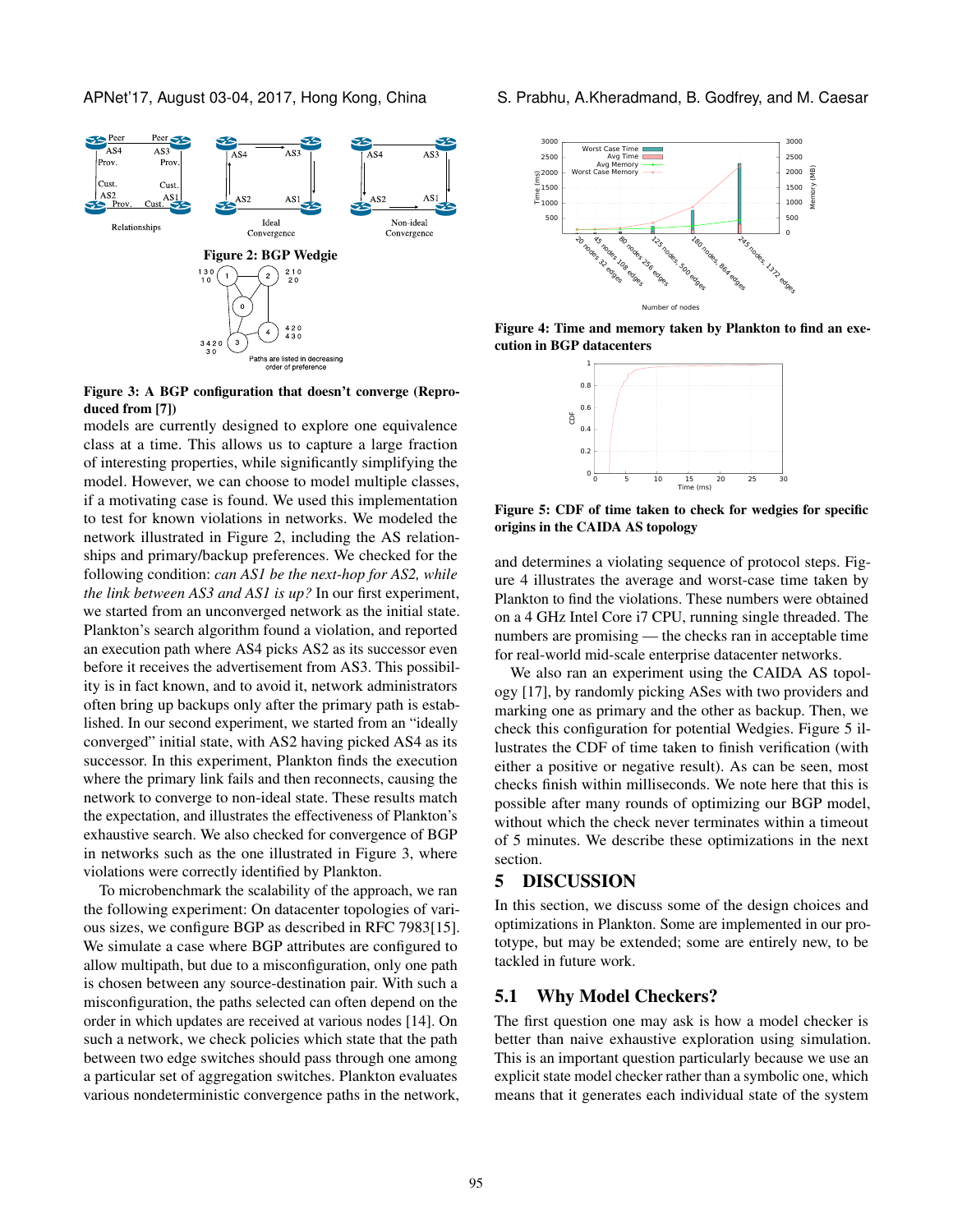<span id="page-4-0"></span>



Figure 6: Partial Order Reduction in Plankton

separately, and performs the verification. The benefits that we obtain from using the model checker are primarily as follows:

- Efficient branching: In cases where the protocol execution runs into a large number of steps, having a state-machine representation with the ability to traverse states both forward as well as backward avoids the need to repeat steps over and over.
- Ability to verify temporal properties: The model checker is equipped with techniques for on-the-fly model checking, which enables Plankton to verify temporal properties specified in LTL, and also detect issues such as non-convergence.
- Efficient state keeping: The model checker employs techniques such as bitstate hashing to efficiently carry out the bookkeeping associated with the exploration. (In principle this can be implemented in any simulationbased exploration). We discuss bitstate hashing in detail later.

# 5.2 Optimizations in Plankton

Partial Order Reduction: Partial Order Reduction (POR) is an optimization used by model checkers when exploring large state spaces. It leverages the fact that certain actions can be applied in any order, without altering the outcome. So, the model checker needs to verify only one sequence of actions, rather than all possible sequences. This optimization is particularly useful in analysis of asynchronous systems, and hence should make a significant difference in analyzing network protocols, which have significant asynchronous behavior (For example, in a network running OSPF, only a single order of message delivery needs to be explored, if transient states are not relevant to the correctness property).

To ensure that we achieve good POR, Plankton performs a reduction separate from the automatic reduction done by the model checker. This reduction may eliminate certain transient states from being checked, while not compromising the correctness of verification. If the policy being verified concerns only the converged states of the network, Plankton tries to eliminate as many transient states as possible, while retaining all possible converged states. If, on the other hand, transient states are indeed relevant to the check, and there exist one or more transient states where the policy could be violated, Plankton ensures that at least one such state will be checked. This is done by defining the reduction strictly based on the policy being verified. Once the type of policy and the exact

parameters for it are known, the POR mechanism generates a conservative dependency model that captures which protocol steps can be executed independently of which others without affecting the property. The network program that is passed to the model checker allows non-deterministic choice of actions only in cases where the order of the actions can potentially affect the satisfaction or violation of the property. Thus, only a reduced extent of non-determinism needs to be exhaustively explored by the model checker before concluding whether the policy is satisfied or not. For example, consider the fat-tree network illustrated in Figure [6.](#page-4-0) Assuming that the network runs BGP as described in RFC 7983, when verifying a path sequencing policy in converged states, the dependency model determines that core nodes 1 and 3 are independent, so, in states where both nodes are enabled only one order of execution is explored. Our ongoing work aims to create a more general POR mechanism with reduced dependency on the policy being verified.

Parameterized Modeling: Our current experiments have used models that are parameterized by equivalence class. In other words, we model only one equivalence class at any given time. As we discussed in [§3,](#page-2-1) these equivalence classes are defined such that they do not need to be split further even when the network reconverges in response to events. So, verifying one equivalence class in isolation is feasible. However, there do exist correctness policies that cannot be evaluated by looking at a single equivalence class alone. For example, the policy that two different packets should always have the same fate starting from a particular device may not be verifiable with this model, if the packets happen to be in different equivalence classes (if not, the property is vacuously satisfied).It is indeed possible to use Plankton's approach to look at more than one equivalence class simultaneously. We do not do that yet, because we believe the single-EC approach is already capable of capturing a rich set of policies.

Cone of Influence Reduction: Often, only a small fraction of the overall set of applicable events would be relevant to the verification. For instance, when verifying a policy about a particular OSPF path under failures, we can restrict the set of potential failures to the links that are on the shortest path. Cone of influence reduction limits the set of applicable events to only those that can make a difference to whether the correctness requirement is satisfied or not. This reduction can be made at varying granularity, which determines its effectiveness. In our current experiments, the reduction is done very conservatively while a protocol is being executed. So, we cannot eliminate many steps that are relevant in some phase of protocol execution, but not in others. By increasing granularity to a level where every step is executed only if it can affect the end-result, we can avoid exploring unnecessary executions altogether. We are working on heuristics to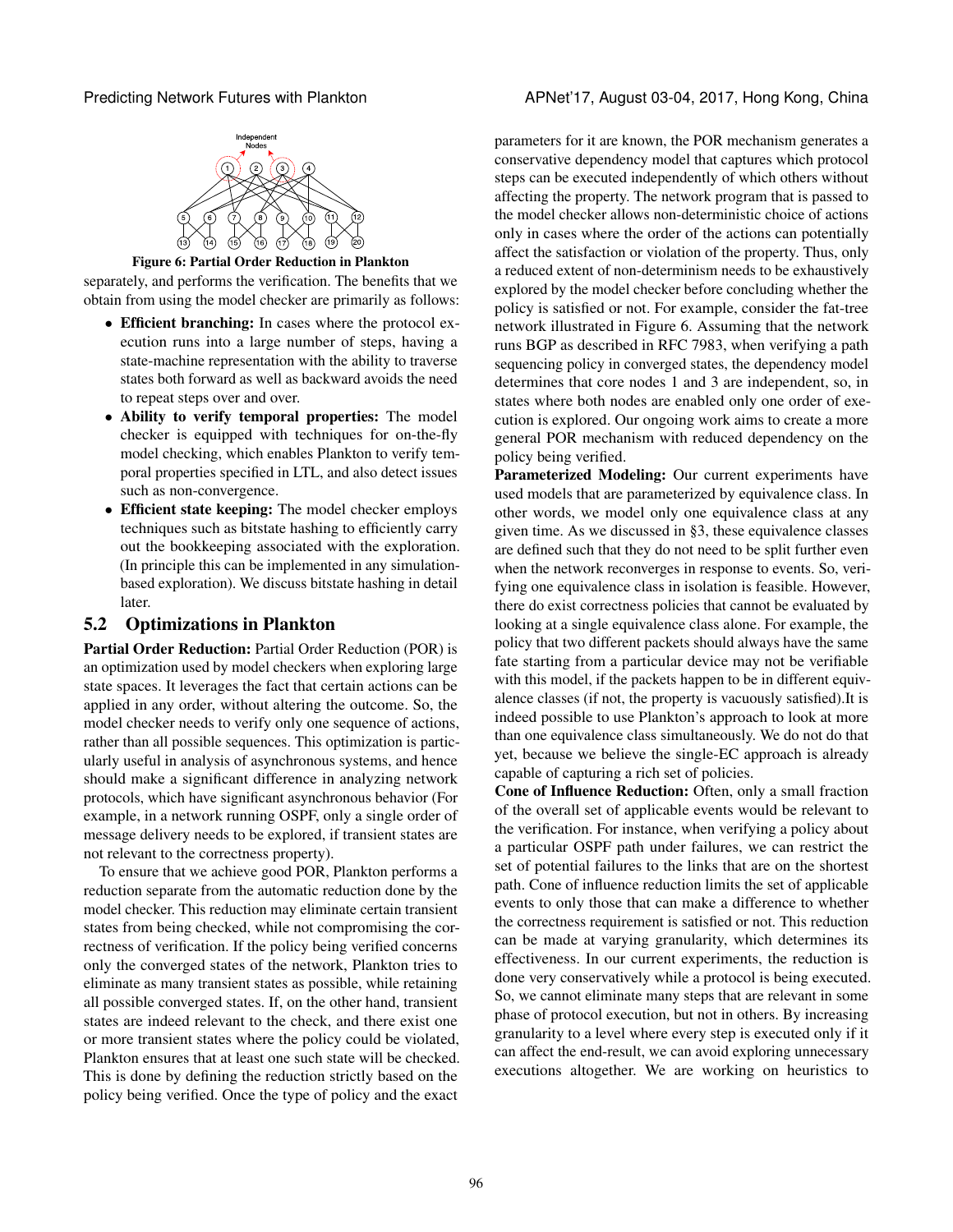| Experiment                      | Without bitstate | With<br>bitstate |
|---------------------------------|------------------|------------------|
|                                 | hashing          | hashing          |
| 125 Node DC (Worst Case)        | 347.5 MB         | 35.4 MB          |
| 180 Node DC (Worst Case)        | 870.3 MB         | 69 MB            |
| 245 Node DC (Worst Case)        | 2211.2 MB        | 121.1 MB         |
| <b>CAIDA</b><br>Wedgie<br>(Avg) | 135.6 MB         | 23.6 MB          |
| Case)                           |                  |                  |

#### Figure 7: The effect of bitstate hashing on memory use identify the relevant steps accurately.

Bitstate Hashing: Bitstate hashing is an optimization that is provided to Plankton by the model checker. It refers to the use of a bloom filter to keep track of explored states, rather than storing them explicitly. Naturally, this can cause some false negatives, but model checkers such as SPIN provide probabilistic guarantees of correctness when using bitstate hashing. Using this technique can provide significant reduction in memory overhead, as illustrated in Figure [7.](#page-5-0) Coverage is measured using a *hash factor*, which is recommended to be greater than 100. The observed hash factor in our experiments was greater than 1 million, which makes bitstate hashing a viable option. Nevertheless, we have not had to use bitstate hashing thus far, having seen good memory scaling.

## 5.3 Possible Future Optimizations

Iterative Deepening: Even with optimizations like partial order reduction, there can still be a large number of nondeterministic paths that are possible, only few of which lead to an actual violation. In some cases, picking the right nondeterministic path to explore can make the difference between a quick result and pointless exploration. With Iterative Deepening, all paths are explored up to a certain depth before starting again and exploring up to a greater depth. Naturally, this approach has benefits only when there is a real violation to be found, and the path from the initial state to the violation is relatively short. When the policy is actually satisfied, this method of search is more expensive than Depth First Search. However, since any possibility of a quick violation is eliminated first, a long-running IDS indicates that there is no *reasonable* violation to be found, which constitutes a best-effort result, that may often be acceptable.

Incremental Modeling: Plankton is required to repeatedly compute data plane state under various environmental scenarios. Often, only the result, which is a deterministic function of the current environment input, is necessary. For example, when verifying properties over a deterministic shortest-path routing protocol, if the transient states are not relevant to the property, Plankton can choose the most efficient way to generate the data plane state. Given the manner in which network protocols operate, this would mean retaining the previously generated data plane state and then simulating events that would turn the previous environment into the new environment. In the shortest-path routing example, if verifying under single link failure, Plankton only needs to reconnect the previously failed link and then disconnect the current failed link.

#### <span id="page-5-0"></span>APNet'17, August 03-04, 2017, Hong Kong, China S. Prabhu, A.Kheradmand, B. Godfrey, and M. Caesar

We expect that depending on the protocol and the correctness invariant being verified, such incremental computation will provide significant improvements to scalability.

Heuristic Search: The optimizations discussed so far are designed to prune the large state space to practical proportions. There can be significant benefit in also directing the model checker's search process, so that it first explores paths that are more likely to produce a violation to the policy. There already exist model checkers with heuristic support, so the biggest challenge will be in defining effective heuristics for the policies that Plankton verifies.

Symbolic Model Checking: The current architecture of Plankton already has some elements of symbolic analysis, since models are created with respect to equivalence classes. To push this further, the explicit state model checker can be replaced by a symbolic model checker, which would explore multiple non-deterministic execution paths simultaneously. Such symbolic exploration can bring benefit in networks like datacenters where significant symmetry exists. The challenge in using symbolic model checker is that we rely on a data plane verifier to do the actual data plane check, which only looks at a single data plane state. The first step towards making the transition will be to equip data plane verification techniques to handle multiple data plane states simultaneously. Switching to symbolic model checkers would also make it difficult to build models for complicated protocols, since the entire transition system needs to be appropriately encoded before starting the verification process.

### 6 RELATED WORK

Similarities and differences of Plankton to existing network verification techniques have been discussed in previous sections. We have shown that Plankton is the first system capable of analyzing network evolution over time, and in presence of non-determinism. Other efforts for formal methods in networking, such as correct-by-construction network management techniques[\[1,](#page-6-20) [16,](#page-6-21) [20\]](#page-6-22), share Plankton's goal of eliminating errors in networks, but they follow a more radical approach that requires re-architecting the network. The use of model checking as a tool for verification is well studied, but its use in combination with network equivalence classes to create a compact network model, and the use of this model to verify network properties is a new research direction.

# 7 CONCLUSION

We described Plankton, a formal verification tool for networks that performs explicit-state verification of a network model defined over equivalence classes. Plankton is capable of automatically detecting violations triggered along only particular non-deterministic paths, including for properties that are themselves temporal in nature. These abilities of Plankton represent a significant improvement in the scope of network verification itself, bringing us one step closer to error-free network design.